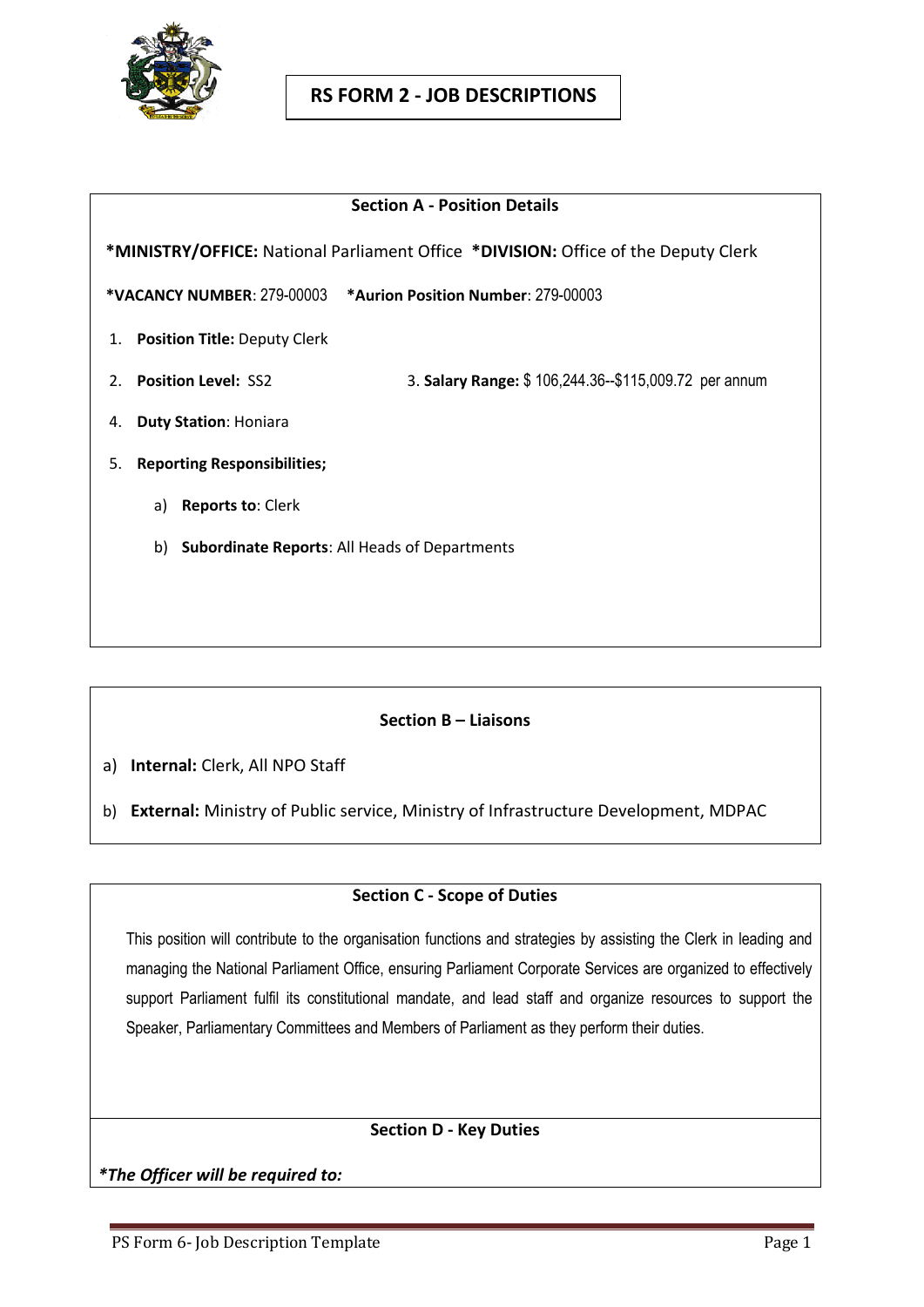- 1. Assist the Clerk in the Parliament Chamber in performing the duties outlined in Standing Orders 6 of the National Parliament of Solomon Islands.
- 2. Assist the Clerk in providing procedural and administrative advice to the Speaker and MPs inside and outside of the Chamber
- 3. Assist the Clerk in rendering of the day-to-day management and administration of parliament support services organized to effectively deliver services to the Speaker and Members of Parliament at the National Parliament.
- 4. Lead the NPO disciplinary committee in investigating disciplinary cases and make recommendations to the Clerk on each disciplinary case.
- 5. Coordinate the implementation of development projects in the National Parliament in collaboration with responsible development partners and ministries
- 6. Providing strategic advice and progress reports to the Parliamentary House Committee on Parliamentary development projects.
- 7. Coordinate the National Parliament of Solomon Islands Strategic Plan as head of the Strategic Support Unit
- 8. Facilitate the formulation of Departmental Annual Work Plans and risk logs in line with the NPSI strategic plan
- 9. Organize and conduct departmental triannual strategic reviews in accordance with the Parliamentary strategic review cycle.
- 10. Conduct performance management appraisal for Heads of Department and oversee the implementation of the Performance Management Process at the National Parliament Office.

# **Section E - Key Result Areas**

### *\*Successful performance of the duties will be indicated by:*

- 1. Assisted the Clerk in the Chamber in performing the duties outlined in Standing Orders 6 of the National Parliament of Solomon Islands.
- 2. Procedural, administrative advice and support provided to the Speaker and Members of Parliament inside and outside of the Chamber.
- 3. Involved in the day to day management and administration of the National parliament of Solomon Islands and organized corporate services to effectively deliver services to the Speaker and Members of Parliament at the National Parliament.
- 4. All cases needing disciplinary committee attention attended to and recommendations made to the Clerk
- 5. Development project documents and plans implemented on a year to year basis in line with the development budget for each year.
- 6. Frequent update reports presented to the House Committee on Parliament Development projects
- 7. Triannual Strategy Review conducted and Annual report produced at the end of the year inline with strategy review cycle.
- 8. All departments coordinated to produce Departmental Annual Work Plans (DAWP) and submitted to the Strategy Unit (SSU)
- 9. Strategy reviews conducted triannually and DAWPS updated in accordance with the strategy review cycle.
- 10. Departments coordinated and staff performance appraisal conducted inline with the Ministry of the Public Service performance management processes.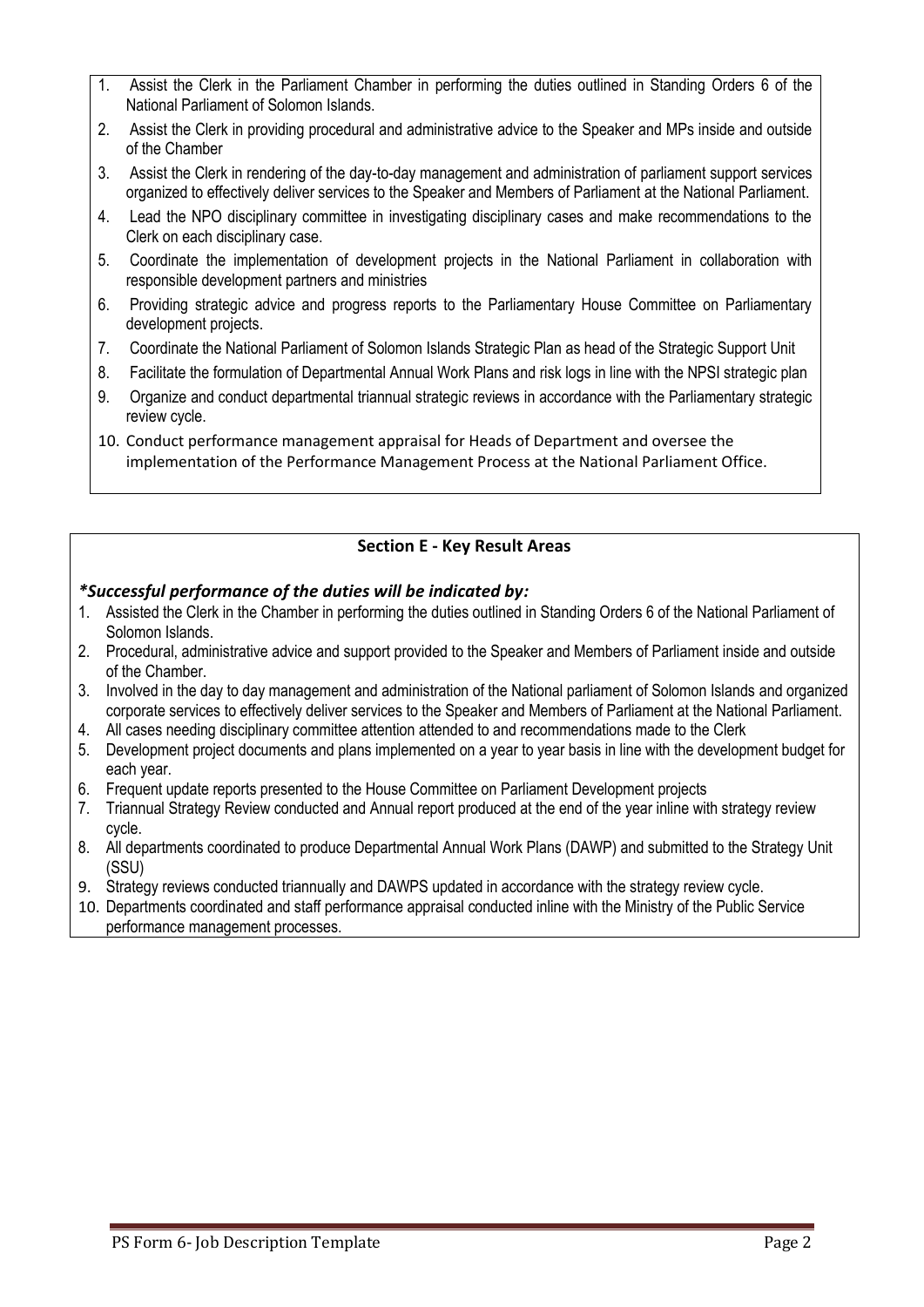# **Section F - Key Capabilities and Qualifications**

# **Key Capabilities**

- 1. Ability to assist in performing duties of the Clerk (specified in the Standing Orders 6) with the capacity to render sound procedural advice on matters relating to Parliamentary Standing Orders, process and practices when performing duties in the Parliament Chamber.
- 2. Possess the ability to lead, direct, motivate staff and coordinate the various Parliament departments and focus on the provision of parliamentary support services to Members of Parliament, staff and clients of the Parliament
- . 3. Capable of devising strategic plan and coordinate the implementation of the National Parliament strategic plan and maintain records of implementation, for purposes of evaluation.
- 4. Has the ability to produce development budget bids, execute development plan and coordinate stakeholders involve in Parliament development projects ensuring the yearly development project budget target are achieved within yearly time frame and within budget.
- 5. Posses the ability to work independently and interpedently and able to meet tight deadlines.
- 6. Flexibility and adaptability to meet a range of different tasks and to work extra hours to meet deadlines.
- 7. High standards of integrity and the ability to handle confidential matters and remain apolitical.

### **Qualification:**

8. A Bachelors degree in Management/Finance/Public Administration and has four or more years of working experience in a Parliamentary environment.

### **Section G - Selection Criteria**

#### **Experience:**

- 1. Four or more years of performing leadership and administrative work and familiarity with Parliamentary practices and procedures.
- 2. Four or more years of work experience in strategic planning, implementation, and corporate planning and management.
- 3. Possess years of experience in coordinating development projects in accordance with the government budget system.

#### **Knowledge:**

- 1. Knowledgeable in Parliamentary Procedures, Processes and Practices
- 2. Well versed with the Public Service procedures, processes and regulations including financial laws, procedures and processes.
- 3. Ability to understand and comply with the public service Code of Conduct and follow all other laws, policies and procedures which relate to the improving gender equality and creating safer workplaces.

#### **Skills and ability:**

- 4. Ability to put together development budget bids using the government budget system and templates.
- 5. Excellent IT skills and knowledge of using a range of Microsoft Office applications.
- 6. Excellent written and oral communications skills.
- 7. Excellent organizational skills.